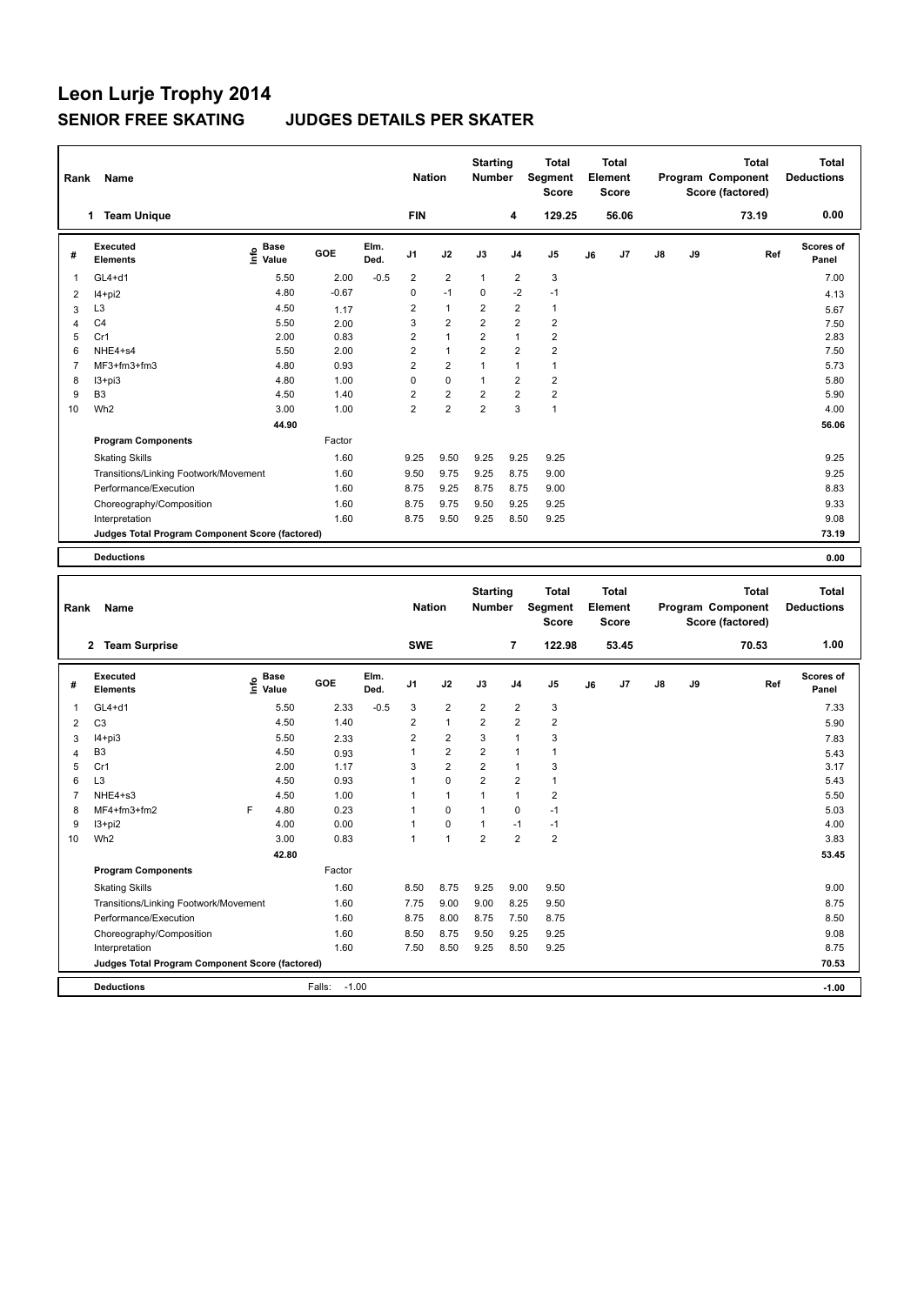| Rank                    | Name<br>3 Team Boomerang                        |                                      |              |              | <b>Nation</b><br><b>SWE</b>    |                | <b>Starting</b><br><b>Number</b>        | 5              | Total<br>Segment<br>Score<br>114.87 |    | <b>Total</b><br>Element<br>Score<br>50.47 |    |    | <b>Total</b><br>Program Component<br>Score (factored)<br>64.40 | <b>Total</b><br><b>Deductions</b><br>0.00 |
|-------------------------|-------------------------------------------------|--------------------------------------|--------------|--------------|--------------------------------|----------------|-----------------------------------------|----------------|-------------------------------------|----|-------------------------------------------|----|----|----------------------------------------------------------------|-------------------------------------------|
|                         |                                                 |                                      |              |              |                                |                |                                         |                |                                     |    |                                           |    |    |                                                                |                                           |
| #                       | <b>Executed</b><br><b>Elements</b>              | e Base<br>⊆ Value                    | GOE          | Elm.<br>Ded. | J1                             | J2             | J3                                      | J4             | J5                                  | J6 | J7                                        | J8 | J9 | Ref                                                            | <b>Scores of</b><br>Panel                 |
| 1                       | GL <sub>4</sub>                                 | 5.50                                 | 1.33         |              | 1                              | $\mathbf{1}$   | $\mathbf{1}$                            | 2              | 3                                   |    |                                           |    |    |                                                                | 6.83                                      |
| $\overline{\mathbf{c}}$ | $13 + pi3$                                      | 4.80                                 | 1.00         |              | 1                              | 0              | $\mathbf{1}$                            | $\mathbf{1}$   | $\overline{\mathbf{c}}$             |    |                                           |    |    |                                                                | 5.80                                      |
| 3                       | L <sub>3</sub>                                  | 4.50                                 | 0.93         |              | 1                              | $\mathbf{1}$   | $\overline{2}$                          | 2              | $\mathbf{1}$                        |    |                                           |    |    |                                                                | 5.43                                      |
| $\overline{4}$          | MF4+fm3+fm3                                     | 5.50                                 | 1.67         |              | $\overline{2}$                 | $\mathbf{1}$   | $\mathbf{1}$                            | 2              | 3                                   |    |                                           |    |    |                                                                | 7.17                                      |
| 5                       | $13 + pi3$                                      | 4.80                                 | 1.67         |              | $\mathbf{1}$                   | $\mathbf{1}$   | $\overline{2}$                          | 3              | $\overline{\mathbf{c}}$             |    |                                           |    |    |                                                                | 6.47                                      |
| 6                       | C <sub>1</sub>                                  | 2.00                                 | 0.60         |              | $\overline{2}$                 | $\mathbf{1}$   | $\overline{2}$                          | 2              | $\overline{\mathbf{c}}$             |    |                                           |    |    |                                                                | 2.60                                      |
| $\overline{7}$          | Cr1                                             | 2.00                                 | 0.50         |              | $\mathbf{1}$                   | $\mathbf{1}$   | $\mathbf{1}$                            | $\overline{2}$ | $\mathbf{1}$                        |    |                                           |    |    |                                                                | 2.50                                      |
| 8                       | B <sub>2</sub>                                  | 3.00                                 | 0.50         |              | 1                              | 0              | $\mathbf{1}$                            | 1              | $\mathbf{1}$                        |    |                                           |    |    |                                                                | 3.50                                      |
| 9                       | Wh <sub>2</sub>                                 | 3.00                                 | 1.00         |              | $\overline{2}$<br>$\mathbf{1}$ | $\mathbf{1}$   | $\overline{2}$<br>$\overline{2}$        | 3              | $\overline{\mathbf{c}}$             |    |                                           |    |    |                                                                | 4.00                                      |
| 10                      | NHE4+s3                                         | 4.50<br>39.60                        | 1.67         |              |                                | $\mathbf{1}$   |                                         | $\overline{2}$ | $\overline{\mathbf{c}}$             |    |                                           |    |    |                                                                | 6.17<br>50.47                             |
|                         | <b>Program Components</b>                       |                                      | Factor       |              |                                |                |                                         |                |                                     |    |                                           |    |    |                                                                |                                           |
|                         | <b>Skating Skills</b>                           |                                      | 1.60         |              | 7.50                           | 8.00           | 8.00                                    | 9.00           | 8.00                                |    |                                           |    |    |                                                                | 8.00                                      |
|                         | Transitions/Linking Footwork/Movement           |                                      | 1.60         |              | 7.50                           | 7.75           | 7.75                                    | 8.75           | 7.75                                |    |                                           |    |    |                                                                | 7.75                                      |
|                         | Performance/Execution                           |                                      | 1.60         |              | 8.00                           | 8.25           | 7.75                                    | 9.00           | 8.25                                |    |                                           |    |    |                                                                | 8.17                                      |
|                         | Choreography/Composition                        |                                      | 1.60         |              | 8.25                           | 8.25           | 8.50                                    | 9.50           | 8.25                                |    |                                           |    |    |                                                                | 8.33                                      |
|                         | Interpretation                                  |                                      | 1.60         |              | 7.00                           | 7.50           | 8.25                                    | 9.00           | 8.25                                |    |                                           |    |    |                                                                | 8.00                                      |
|                         | Judges Total Program Component Score (factored) |                                      |              |              |                                |                |                                         |                |                                     |    |                                           |    |    |                                                                | 64.40                                     |
|                         |                                                 |                                      |              |              |                                |                |                                         |                |                                     |    |                                           |    |    |                                                                |                                           |
|                         | <b>Deductions</b>                               |                                      |              |              |                                |                |                                         |                |                                     |    |                                           |    |    |                                                                | 0.00                                      |
|                         |                                                 |                                      |              |              |                                |                |                                         |                |                                     |    |                                           |    |    |                                                                |                                           |
|                         |                                                 |                                      |              |              |                                |                | <b>Starting</b>                         |                | <b>Total</b>                        |    | <b>Total</b>                              |    |    | <b>Total</b>                                                   | <b>Total</b>                              |
| Rank                    | Name                                            |                                      |              |              | <b>Nation</b>                  |                | <b>Number</b>                           |                | <b>Segment</b><br>Score             |    | Element<br>Score                          |    |    | Program Component<br>Score (factored)                          | <b>Deductions</b>                         |
|                         |                                                 |                                      |              |              |                                |                |                                         |                |                                     |    |                                           |    |    |                                                                | 0.00                                      |
|                         | 4 Revolutions                                   |                                      |              |              | <b>FIN</b>                     |                |                                         | 6              | 105.27                              |    | 42.60                                     |    |    | 62.67                                                          |                                           |
| #                       | Executed<br><b>Elements</b>                     | Base<br>e <sup>Base</sup><br>∑ Value | GOE          | Elm.<br>Ded. | J1                             | J2             | J3                                      | J4             | J5                                  | J6 | J7                                        | J8 | J9 | Ref                                                            | <b>Scores of</b><br>Panel                 |
| 1                       | Cr1                                             | 2.00                                 | 1.00         |              | $\overline{\mathbf{c}}$        | $\overline{2}$ | $\overline{2}$                          | 1              | $\overline{\mathbf{c}}$             |    |                                           |    |    |                                                                | 3.00                                      |
|                         |                                                 | 3.00                                 | 0.83         |              | $\mathbf{1}$                   | $\mathbf{1}$   | $\overline{2}$                          | 2              | $\overline{2}$                      |    |                                           |    |    |                                                                |                                           |
| $\overline{2}$          | B <sub>2</sub>                                  |                                      |              |              | 1                              | $\mathbf{1}$   |                                         |                |                                     |    |                                           |    |    |                                                                | 3.83                                      |
| 3                       | L2<br>$GL3+d1$                                  | 3.00<br>4.50                         | 0.83         |              | 1                              | $\mathbf{1}$   | $\overline{\mathbf{c}}$<br>$\mathbf{1}$ | 2<br>1         | $\overline{2}$<br>$\overline{2}$    |    |                                           |    |    |                                                                | 3.83                                      |
| $\overline{4}$<br>5     | Wh <sub>2</sub>                                 | 3.00                                 | 0.70<br>0.67 | $-0.5$       | 1                              | $\mathbf{1}$   | $\overline{2}$                          | 2              | $\mathbf{1}$                        |    |                                           |    |    |                                                                | 4.70<br>3.67                              |
| 6                       | MF3+fm3+fm2                                     | 4.00                                 | 0.50         |              | 1                              | $\mathbf{1}$   | $\mathbf{1}$                            | $\mathbf{1}$   | 0                                   |    |                                           |    |    |                                                                | 4.50                                      |
| 7                       | $I4 + pi3$                                      | 5.50                                 | 0.67         |              | 1                              | 0              | $\overline{2}$                          | $\mathbf{1}$   | 0                                   |    |                                           |    |    |                                                                | 6.17                                      |
| 8                       | NHE4+s2                                         | 4.00                                 | 0.70         |              | $\overline{2}$                 | $\mathbf{1}$   | $\mathbf{1}$                            | $\mathbf{1}$   | 1                                   |    |                                           |    |    |                                                                | 4.70                                      |
| 9                       | $13 + pi3$                                      | 4.80                                 | 1.00         |              | $\overline{2}$                 | 0              | $\mathbf{1}$                            | 1              | 1                                   |    |                                           |    |    |                                                                | 5.80                                      |
| 10                      | C1                                              | 2.00                                 | 0.40         |              |                                | 2              | 2                                       |                | 1                                   |    |                                           |    |    |                                                                | 2.40                                      |
|                         |                                                 | 35.80                                |              |              |                                |                |                                         |                |                                     |    |                                           |    |    |                                                                | 42.60                                     |
|                         | <b>Program Components</b>                       |                                      | Factor       |              |                                |                |                                         |                |                                     |    |                                           |    |    |                                                                |                                           |
|                         | <b>Skating Skills</b>                           |                                      | 1.60         |              | 7.50                           | 7.75           | 8.00                                    | 8.00           | 7.00                                |    |                                           |    |    |                                                                | 7.75                                      |
|                         | Transitions/Linking Footwork/Movement           |                                      | 1.60         |              | 7.25                           | 8.25           | 8.00                                    | 7.50           | 7.00                                |    |                                           |    |    |                                                                | 7.58                                      |
|                         | Performance/Execution                           |                                      | 1.60         |              | 8.25                           | 7.75           | 8.00                                    | 8.25           | 7.25                                |    |                                           |    |    |                                                                | 8.00                                      |
|                         | Choreography/Composition                        |                                      | 1.60         |              | 8.00                           | 8.00           | 8.50                                    | 8.50           | 7.75                                |    |                                           |    |    |                                                                | 8.17                                      |
|                         | Interpretation                                  |                                      | 1.60         |              | 7.50                           | 7.50           | 8.50                                    | 7.75           | 7.75                                |    |                                           |    |    |                                                                | 7.67                                      |
|                         | Judges Total Program Component Score (factored) |                                      |              |              |                                |                |                                         |                |                                     |    |                                           |    |    |                                                                | 62.67                                     |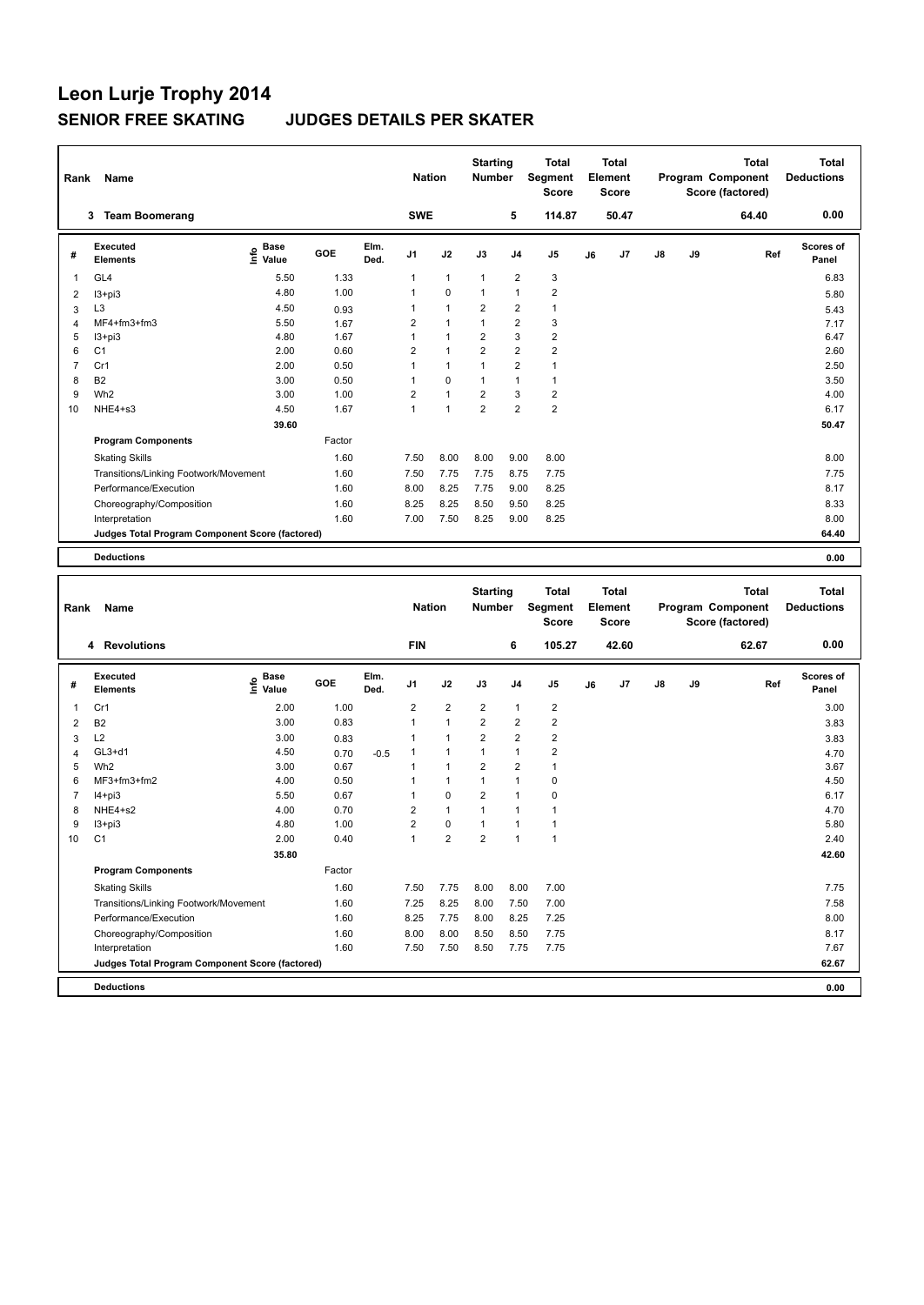| Rank           | Name                                                           |                                   |                   |              | <b>Nation</b>     |                         | <b>Starting</b><br>Number        |                   | <b>Total</b><br>Segment<br>Score        |    | <b>Total</b><br>Element<br><b>Score</b> |    |    | Total<br>Program Component<br>Score (factored)        | <b>Total</b><br><b>Deductions</b> |
|----------------|----------------------------------------------------------------|-----------------------------------|-------------------|--------------|-------------------|-------------------------|----------------------------------|-------------------|-----------------------------------------|----|-----------------------------------------|----|----|-------------------------------------------------------|-----------------------------------|
|                | 5 Skyliners                                                    |                                   |                   |              | <b>USA</b>        |                         |                                  | 3                 | 93.49                                   |    | 40.36                                   |    |    | 54.13                                                 | 1.00                              |
| #              | Executed<br><b>Elements</b>                                    | Base<br>$\frac{6}{5}$ Value       | GOE               | Elm.<br>Ded. | J1                | J2                      | J3                               | J4                | J5                                      | J6 | J7                                      | J8 | J9 | Ref                                                   | <b>Scores of</b><br>Panel         |
| 1              | GL <sub>2</sub>                                                | 3.00                              | 0.33              |              | 1                 | $\mathbf{1}$            | 0                                | 0                 | $\overline{\mathbf{c}}$                 |    |                                         |    |    |                                                       | 3.33                              |
| $\overline{2}$ | $I4 + pi3$                                                     | F<br>5.50                         | $-1.00$           |              | 1                 | $-1$                    | $-1$                             | $-2$              | $-1$                                    |    |                                         |    |    |                                                       | 4.50                              |
| 3              | C <sub>2</sub>                                                 | 3.00                              | 0.50              |              | $\overline{2}$    | $\mathbf{1}$            | $\mathbf 0$                      | $\mathbf{1}$      | $\mathbf{1}$                            |    |                                         |    |    |                                                       | 3.50                              |
| $\overline{4}$ | Cr1                                                            | 2.00                              | 0.50              |              | $\mathbf{1}$      | $\mathbf{1}$            | $\mathbf{1}$                     | 0                 | 2                                       |    |                                         |    |    |                                                       | 2.50                              |
| 5              | B <sub>3</sub>                                                 | 4.50                              | 0.70              |              | $\mathbf{1}$      | $\mathbf{1}$            | $\mathbf{1}$                     | 1                 | 1                                       |    |                                         |    |    |                                                       | 5.20                              |
| 6              | MF3+fm2+fm3                                                    | 4.00                              | 0.33              |              | $\mathbf{1}$      | 0                       | $\mathbf 0$                      | 1                 | $\overline{\mathbf{c}}$                 |    |                                         |    |    |                                                       | 4.33                              |
| $\overline{7}$ | L <sub>2</sub>                                                 | 3.00                              | 0.17              |              | $\mathbf 0$       | 0                       | $\mathbf 0$                      | 1                 | $\mathbf{1}$                            |    |                                         |    |    |                                                       | 3.17                              |
| 8<br>9         | NHE3+s3<br>Wh <sub>2</sub>                                     | 4.00<br>3.00                      | 0.70<br>0.33      |              | $\mathbf{1}$<br>0 | 0<br>$\mathbf{1}$       | 1<br>$\mathbf{1}$                | 1<br>$\mathbf{1}$ | $\mathbf{1}$<br>0                       |    |                                         |    |    |                                                       | 4.70                              |
| 10             | $13 + pi3$                                                     | 4.80                              | 1.00              |              | $\mathbf{1}$      | $\mathbf{1}$            | $\mathbf{1}$                     | $\mathbf{1}$      | $\mathbf{1}$                            |    |                                         |    |    |                                                       | 3.33<br>5.80                      |
|                |                                                                | 36.80                             |                   |              |                   |                         |                                  |                   |                                         |    |                                         |    |    |                                                       | 40.36                             |
|                | <b>Program Components</b>                                      |                                   | Factor            |              |                   |                         |                                  |                   |                                         |    |                                         |    |    |                                                       |                                   |
|                |                                                                |                                   |                   |              |                   |                         |                                  |                   |                                         |    |                                         |    |    |                                                       |                                   |
|                | <b>Skating Skills</b>                                          |                                   | 1.60              |              | 7.00              | 6.50                    | 6.50                             | 6.50              | 6.75                                    |    |                                         |    |    |                                                       | 6.58                              |
|                | Transitions/Linking Footwork/Movement<br>Performance/Execution |                                   | 1.60              |              | 6.75              | 6.75                    | 6.50                             | 5.75              | 6.75                                    |    |                                         |    |    |                                                       | 6.67                              |
|                |                                                                |                                   | 1.60              |              | 8.00              | 6.25<br>7.00            | 6.50<br>7.25                     | 6.25              | 7.00                                    |    |                                         |    |    |                                                       | 6.58                              |
|                | Choreography/Composition<br>Interpretation                     |                                   | 1.60<br>1.60      |              | 7.25<br>7.25      | 6.75                    | 7.00                             | 5.50<br>6.00      | 7.00<br>7.00                            |    |                                         |    |    |                                                       | 7.08<br>6.92                      |
|                | Judges Total Program Component Score (factored)                |                                   |                   |              |                   |                         |                                  |                   |                                         |    |                                         |    |    |                                                       | 54.13                             |
|                |                                                                |                                   |                   |              |                   |                         |                                  |                   |                                         |    |                                         |    |    |                                                       |                                   |
|                | <b>Deductions</b>                                              |                                   | Falls:<br>$-1.00$ |              |                   |                         |                                  |                   |                                         |    |                                         |    |    |                                                       | $-1.00$                           |
|                |                                                                |                                   |                   |              |                   |                         |                                  |                   |                                         |    |                                         |    |    |                                                       |                                   |
| Rank           | Name                                                           |                                   |                   |              | <b>Nation</b>     |                         | <b>Starting</b><br><b>Number</b> |                   | <b>Total</b><br>Segment<br><b>Score</b> |    | <b>Total</b><br>Element<br><b>Score</b> |    |    | <b>Total</b><br>Program Component<br>Score (factored) | <b>Total</b><br><b>Deductions</b> |
|                | 6 ICE 'Kateers                                                 |                                   |                   |              | <b>USA</b>        |                         |                                  | $\mathbf 2$       | 90.96                                   |    | 41.29                                   |    |    | 50.67                                                 | 1.00                              |
| #              | <b>Executed</b><br><b>Elements</b>                             | $\overset{\circ}{\text{E}}$ Value | GOE               | Elm.<br>Ded. | J1                | J2                      | J3                               | J4                | J5                                      | J6 | J7                                      | J8 | J9 | Ref                                                   | <b>Scores of</b><br>Panel         |
| $\mathbf{1}$   | Cr1                                                            | 2.00                              | 0.50              |              | $\mathbf{1}$      | $\overline{\mathbf{c}}$ | $\mathbf{1}$                     | 0                 | $\mathbf{1}$                            |    |                                         |    |    |                                                       | 2.50                              |
| $\overline{2}$ | $I4 + pi3$                                                     | 5.50                              | 0.33              |              | $-1$              | 0                       | $\mathbf{1}$                     | 0                 | 1                                       |    |                                         |    |    |                                                       | 5.83                              |
| 3              | GL <sub>2</sub>                                                | 3.00                              | $-0.17$           |              | $-1$              | 0                       | $\mathbf 0$                      | $-2$              | 1                                       |    |                                         |    |    |                                                       | 2.83                              |
| $\overline{4}$ | B <sub>3</sub>                                                 | 4.50                              | 0.47              |              | $\mathbf 0$       | $\mathbf{1}$            | 1                                | 0                 | 1                                       |    |                                         |    |    |                                                       | 4.97                              |
| 5              | C <sub>2</sub>                                                 | 3.00                              | 0.50              |              | 1                 | $\mathbf{1}$            | $\overline{2}$                   | $\mathbf{1}$      | 0                                       |    |                                         |    |    |                                                       | 3.50                              |
| 6              | MF3+fm2+fm3                                                    | 4.00                              | 0.33              |              | 0                 | $\overline{\mathbf{c}}$ | 0                                | 1                 | 1                                       |    |                                         |    |    |                                                       | 4.33                              |
| 7              | $I4 + pi3$                                                     | 5.50                              | 0.33              |              | 1                 | 0                       | $\mathbf{1}$                     | 0                 | 0                                       |    |                                         |    |    |                                                       | 5.83                              |
| 8              | L2                                                             | 3.00                              | 0.00              |              | $\mathbf 0$       | 0                       | 0                                | 0                 | $-1$                                    |    |                                         |    |    |                                                       | 3.00                              |
| 9              | NHE4+s3                                                        | 4.50                              | 0.67              |              | $\mathbf{1}$      | $\mathbf 0$             | $\mathbf{1}$                     | 0                 | $\mathbf{1}$                            |    |                                         |    |    |                                                       | 5.17                              |
| 10             | Wh <sub>2</sub>                                                | 3.00                              | 0.33              |              | $\mathbf{1}$      | $\blacktriangleleft$    | 1                                | 0                 | 0                                       |    |                                         |    |    |                                                       | 3.33                              |
|                |                                                                | 38.00                             |                   |              |                   |                         |                                  |                   |                                         |    |                                         |    |    |                                                       | 41.29                             |
|                | <b>Program Components</b>                                      |                                   | Factor            |              |                   |                         |                                  |                   |                                         |    |                                         |    |    |                                                       |                                   |
|                | <b>Skating Skills</b>                                          |                                   | 1.60              |              | 6.50              | 6.50                    | 6.25                             | 4.75              | 5.75                                    |    |                                         |    |    |                                                       | 6.17                              |
|                | Transitions/Linking Footwork/Movement                          |                                   | 1.60              |              | 6.25              | 6.75                    | 6.00                             | 4.25              | 6.00                                    |    |                                         |    |    |                                                       | 6.08                              |
|                | Performance/Execution                                          |                                   | 1.60              |              | 7.25              | 7.00                    | 6.00                             | 4.50              | 6.25                                    |    |                                         |    |    |                                                       | 6.42                              |
|                | Choreography/Composition                                       |                                   | 1.60              |              | 6.50              | 7.00                    | 7.00                             | 5.00              | 6.00                                    |    |                                         |    |    |                                                       | 6.50                              |
|                | Interpretation                                                 |                                   | 1.60              |              | 6.50              | 6.50                    | 6.50                             | 4.50              | 6.50                                    |    |                                         |    |    |                                                       | 6.50                              |
|                | Judges Total Program Component Score (factored)                |                                   |                   |              |                   |                         |                                  |                   |                                         |    |                                         |    |    |                                                       | 50.67                             |